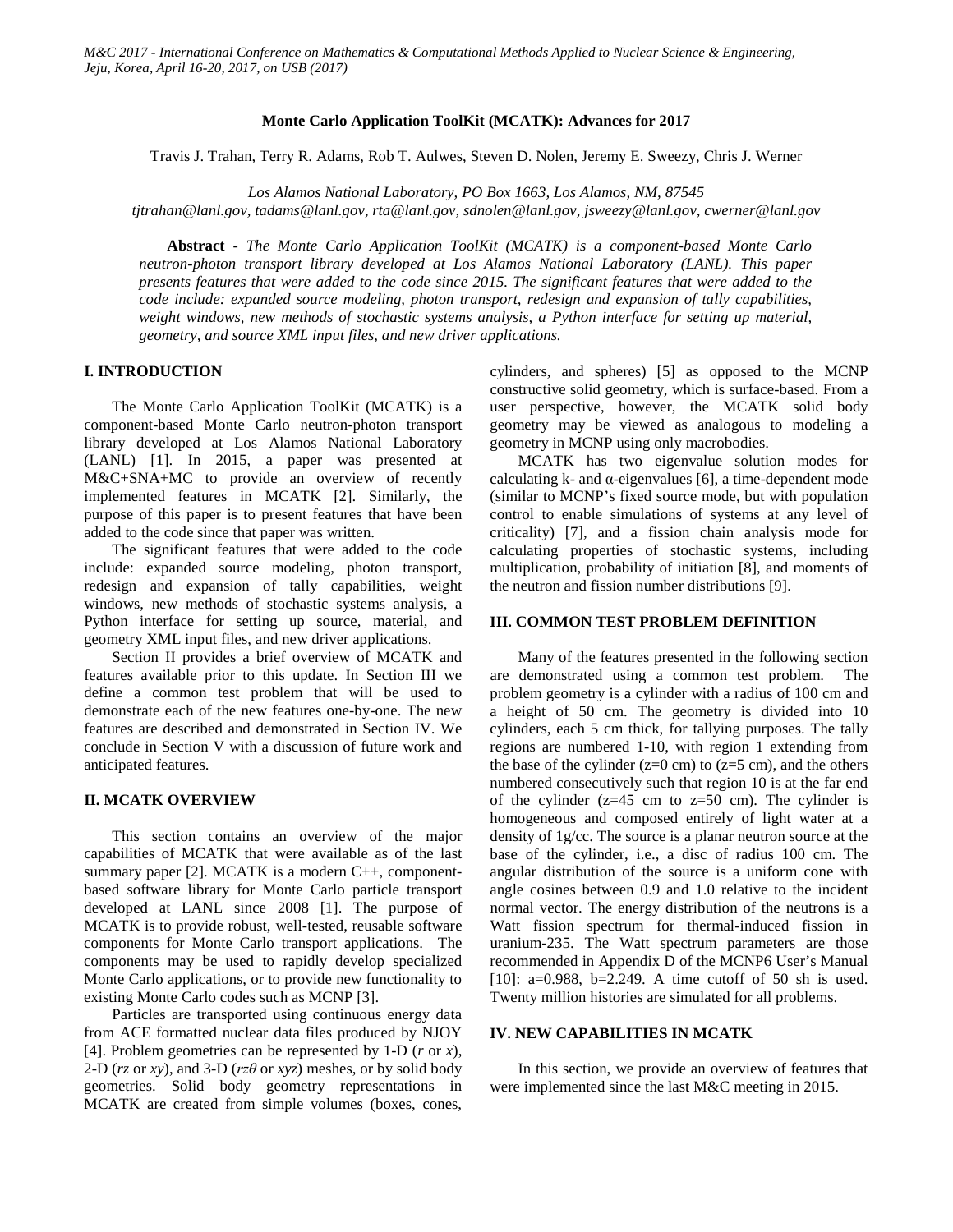## **1. Expanded Source Modeling**

Several new source specifications are now available in MCATK. Previously, sources could only be defined on a space-energy grid, with uniform sampling in each spaceenergy cell, or as point, monoenergetic sources that were either monodirectional or isotropic in angle. For more complicated sources, users were required to write their own custom sampling functions in C++. Any number of custom sampling functions can be assigned to a particular source. Although custom sampling is still allowed, the use of this feature requires sufficient knowledge of C++, which may be a barrier to some users.

Now, many additional source definitions are implemented in MCATK (see Table I) and source customization is no longer needed except for very advanced sources. Sources are created using a standardized interface for specifying independent space, energy, angle, and time distributions. Defining non-standard sources, e.g., a source for which separate particle attributes are dependent on one another, is done by writing a custom sampling function and assigning it to a source. The interface of the "Source" object makes this function assignment quite simple.

The new source specifications were applied to the test problem defined in Section III. The problem was run using both MCNP and MCATK. The MCATK source uses the histogram angle, Watt energy, disc space, and burst time distributions. Except for the burst time distribution, these distributions are all new. The neutron fluxes in each region are compared in Table II. We see that the codes are in good agreement, meaning that the relative errors are nearly identical, and fluxes lie within ~1-3 combined relative errors. Therefore, we conclude that the source specification in MCATK is functioning correctly.

|        | . I vanadie bouree Demnadiis in M<br>Old Sources |                             |  |  |  |
|--------|--------------------------------------------------|-----------------------------|--|--|--|
|        |                                                  | New Sources                 |  |  |  |
|        |                                                  | Monodirectional             |  |  |  |
| Angle  | Monodirectional                                  | Isotropic                   |  |  |  |
|        | Isotropic                                        | Histogram                   |  |  |  |
|        |                                                  | Linear                      |  |  |  |
|        |                                                  | Monoenergetic               |  |  |  |
|        |                                                  | Histogram                   |  |  |  |
|        | Monoenergetic                                    | Linear                      |  |  |  |
| Energy |                                                  | Discrete Lines              |  |  |  |
|        | Histogram                                        | Gaussian                    |  |  |  |
|        |                                                  | Maxwellian                  |  |  |  |
|        |                                                  | Watt                        |  |  |  |
|        |                                                  | Point                       |  |  |  |
|        |                                                  | Histogram                   |  |  |  |
|        |                                                  | Solid Body Node             |  |  |  |
|        | Point                                            | Line                        |  |  |  |
| Space  |                                                  | Parallelogram               |  |  |  |
|        | Histogram                                        | <b>Right Parallelepiped</b> |  |  |  |
|        |                                                  | Disc (Hollow/Solid)         |  |  |  |
|        |                                                  | Annulus/Cylinder            |  |  |  |
|        |                                                  | Spherical Shell             |  |  |  |
| Time   | <b>Burst</b>                                     | <b>Burst</b>                |  |  |  |
|        | Histogram                                        | Histogram                   |  |  |  |
|        | Uniform                                          | Uniform                     |  |  |  |
|        | Spontaneous Fission                              | Spontaneous Fission         |  |  |  |
| Misc.  | Custom                                           | Custom                      |  |  |  |
|        |                                                  |                             |  |  |  |

Table I. Available Source Definitions in MCATK.

Table II. Comparison of Neutron Fluxes [#/cm<sup>2</sup>] Using New Source Definitions

|                             | $Energy < 1.0$ MeV       |                          | $Energy > 1.0$ MeV       |                           |
|-----------------------------|--------------------------|--------------------------|--------------------------|---------------------------|
| Region                      | <b>MCATK</b>             | <b>MCNP</b>              | <b>MCATK</b>             | <b>MCNP</b>               |
|                             | $(Avg. +/- Rel. Err.)$   | $(Avg. +/- Rel. Err.)$   | $(Avg. +/- Rel. Err.)$   | $(Avg. +/- Rel. Err.)$    |
|                             | $3.1320E - 5$ +/- 0.0002 | $3.1330E - 5$ +/- 0.0002 | $1.9828E - 5 + (-0.0002$ | $1.9828E - 5$ +/- 0.0002  |
| $\mathcal{D}_{\mathcal{L}}$ | $1.8355E-5$ +/- 0.0003   | $1.8364E-5$ +/- 0.0003   | $9.8861E-6$ +/- 0.0004   | $9.8768E - 6 + (-0.0004$  |
|                             | $7.9290E-6$ +/- 0.0006   | $7.9176E-6$ +/- 0.0006   | $4.7078E-6$ +/- 0.0007   | $4.6987E-6$ +/- 0.0007    |
|                             | $3.4440E - 6$ +/- 0.0009 | $3.4346E - 6$ +/- 0.0009 | $2.2505E-6$ +/- 0.0010   | $2.2405E-6$ +/- 0.0010    |
|                             | $1.5432E-6$ +/- 0.0014   | $1.5441E-6$ +/- 0.0014   | $1.0931E-6$ +/- 0.0015   | $1.0878E-6$ +/- 0.0015    |
| 6                           | $7.1419E - 7 + - 0.0020$ | $7.1242E - 7 + -0.0020$  | $5.3997E - 7$ +/- 0.0021 | $5.3799E - 7$ +/- 0.0021  |
|                             | $3.3807E - 7$ +/- 0.0029 | $3.3738E - 7$ +/- 0.0029 | $2.7225E - 7 + 0.0030$   | $2.7099E - 7 + (-0.0030)$ |
| 8                           | $1.6493E-7$ +/- 0.0042   | $1.6325E-7$ +/- 0.0042   | $1.4001E-7$ +/- 0.0042   | $1.3923E-7$ +/- 0.0042    |
| 9                           | $8.0769E - 8 + -0.0060$  | $8.0950E-8$ +/- 0.0060   | $7.2377E-8 + (-0.0059)$  | $7.2947E-8 + (-0.0059)$   |
| 10                          | $3.5830E-8$ +/- 0.0089   | $3.6156E-8$ +/- 0.0088   | $3.7845E-8$ +/- 0.0080   | $3.7343E-8$ +/- 0.0080    |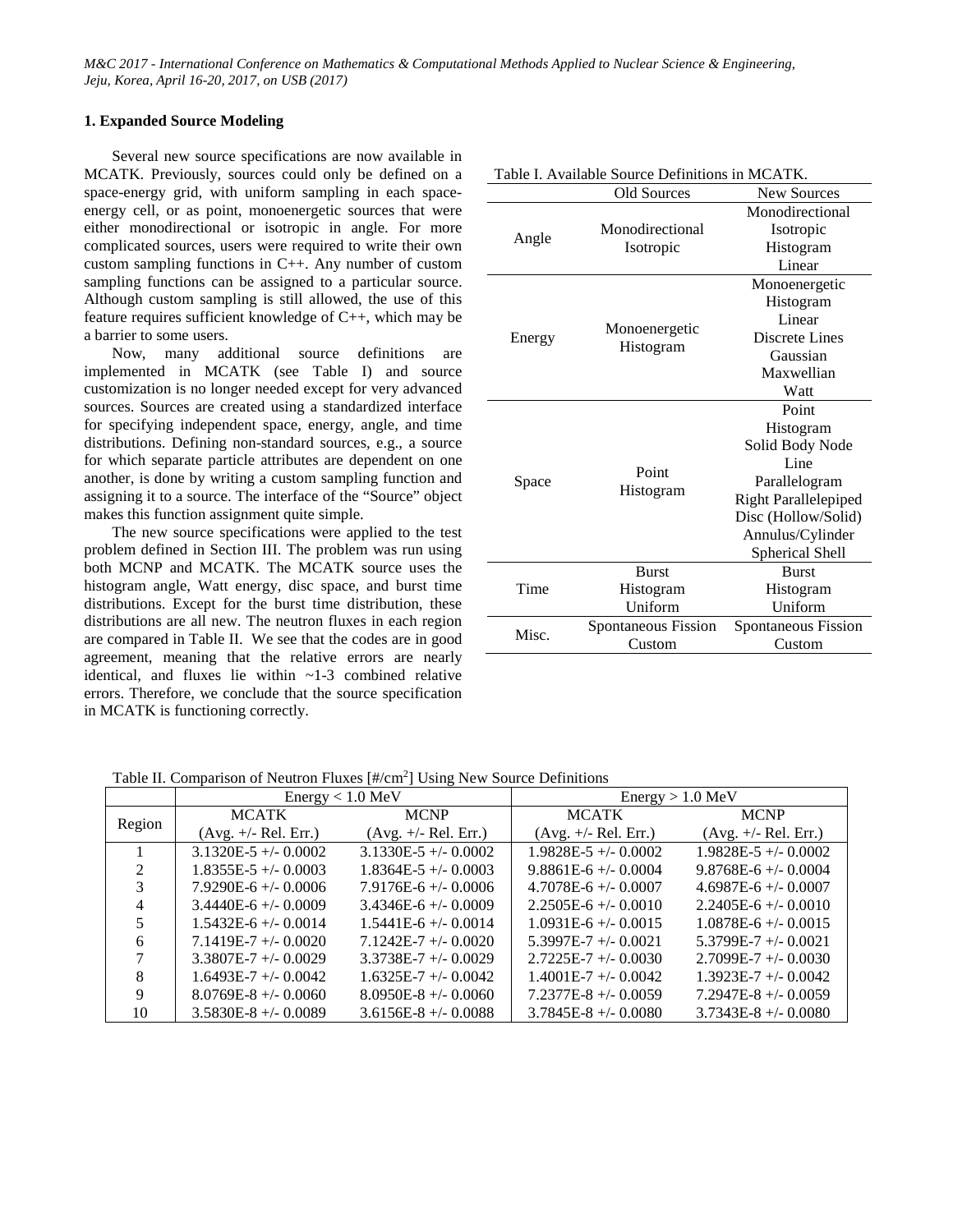|                             |                         | $Energy < 1.0$ MeV        | $Energy > 1.0$ MeV      |                         |  |
|-----------------------------|-------------------------|---------------------------|-------------------------|-------------------------|--|
| Region                      | <b>MCATK</b>            | <b>MCNP</b>               | <b>MCATK</b>            | <b>MCNP</b>             |  |
|                             | $(Avg. +/- Rel. Err.)$  | $(Avg. +/- Rel. Err.)$    | $(Avg. +/- Rel. Err.)$  | $(Avg. +/- Rel. Err.)$  |  |
|                             | $6.5252E-08 + -0.0096$  | $6.5412E-08 + -0.0097$    | $1.0633E-07$ +/- 0.0072 | $1.0577E-07$ +/- 0.0073 |  |
| $\mathcal{D}_{\mathcal{L}}$ | $8.8587E-0.0094$        | $8.7564E-08 + -0.0093$    | $1.0412E-07$ +/- 0.0074 | $1.0499E-07$ +/- 0.0074 |  |
|                             | $9.1255E-08$ +/- 0.0093 | $9.2261E-08 + -0.0093$    | $8.2234E-08 + -0.0079$  | $8.2982E-08 + -0.0078$  |  |
|                             | $8.5602E-08 + -0.0095$  | $8.5845E-08$ +/- 0.0095   | $6.3055E-08$ +/- 0.0087 | $6.2141E-08 + -0.0085$  |  |
|                             | $7.6041E-08 + -0.0101$  | $7.5787E-0.04 + - 0.0101$ | $4.7702E-08 + -0.0095$  | $4.7099E-08 + -0.0095$  |  |
| 6                           | $6.6483E-08$ +/- 0.0108 | $6.5196E-08$ +/- 0.0108   | $3.6035E-08$ +/- 0.0103 | $3.6006E-08$ +/- 0.0104 |  |
|                             | $5.3724E-08$ +/- 0.0118 | $5.3961E-08$ +/- 0.0118   | $2.7916E-08 + -0.0113$  | $2.7212E-08 + -0.0111$  |  |
| 8                           | $4.2565E-08$ +/- 0.0132 | $4.3146E-08 + -0.0131$    | $2.1627E-08 + -0.0123$  | $2.1297E-08 + -0.0123$  |  |
| 9                           | $3.1947E-08$ +/- 0.0147 | $3.2387E-08$ +/- 0.0148   | $1.6994E-08$ +/- 0.0136 | $1.6607E-08 + -0.0134$  |  |
| 10                          | $2.0456E-08 + -0.0162$  | $1.9796E-08 + -0.0164$    | $1.3222E-08$ +/- 0.0145 | $1.2805E-08 + -0.0144$  |  |

Table III. Comparison of Photon Fluxes [#/cm<sup>2</sup>] Using Coupled Neutron-Photon Transport

#### **2. Photon Transport**

Coupled neutron-photon transport is now possible in MCATK. Most nuclear data evaluations do not contain correlated photon emission information. As a result, photons produced from neutron reactions are sampled independently of the actual neutron interaction that occurs. Thus, photons generated from neutron interactions are not correlated to the exiting state of the neutron, and indeed may be created even when the sampled neutron interaction does not create any photons. This treatment, which is standard, is correct in aggregate, but incorrect on a microscopic level.

The four dominant photoatomic interactions are simulated by MCATK: incoherent scattering, coherent scattering, photoelectric interactions, and pair-production interactions. Photonuclear interactions are not modeled at this time. Additionally, electron transport is not yet possible in MCATK, but is planned for future work. As a result, photoelectric interactions are modeled as photon absorption, and pair-production results in the emission of two 0.511 MeV photons in opposite directions at the site of the initial interaction. No approximate treatments for the generation of bremsstrahlung photons – e.g., thick-target bremsstrahlung (TTB) - are implemented at this time.

We demonstrate coupled neutron-photon transport again using the problem from Section III. The source is still a neutron source, so photons are created only through neutron interactions. In order to compare the codes, the physics not yet available in MCATK must be turned off in MCNP. The disabled physics are: Compton Doppler broadening, fluorescence from photoelectric events, and the TTB approximation. Photon fluxes for both codes are shown in Table III. Again, the agreement is good. A comparison of event logs (not shown) shows that the number of (n,xg), photoelectric, pair-production, and photon leakage events are all within 0.6% between the two codes. The number of scatter events is not written to the MCNP event log and cannot be compared. We conclude that photon transport is implemented correctly in MCATK.

# **3. Tally Capabilities: Redesign and Expansion of Available Tally Types**

Previously, the only tallies available were integral quantities (e.g., eigenvalues, system multiplication, probability of initiation, etc.) and track-length estimates of the flux on a space-energy grid. While the energy grid was arbitrary, the space grid could only correspond to the geometry mesh, meaning that fluxes could only be tallied for problems modeled using a mesh geometry.

The track-length tally was completely redesigned, and makes use of the filters and scores concepts used by the MC21 and OpenMC codes [11-12]. Filters are a means of subdividing tallies into bins (e.g., energy bins). Currently, the available filters enable binning of tallies by time, energy, and space. The tallies can be binned in space by their transport mesh cell index for mesh geometries, by their geometry node index for solid body geometries, or by their cell index in an independent spatial grid overlaid on the geometry. Other filters will be implemented in the future. The flux tallies in Sections IV.1 and IV.2 made use of the redesigned track length tallies using a spatial filter by geometry node index and an energy filter with two bins.

Scores are similar to the concept of tally multipliers in MCNP, and are a way of tallying quantities that are a product of some function and the flux. For example, reaction rates are obtained by tallying the product of the track-length and the desired reaction cross section. At present, scoring functions have been implemented for energy deposition, i.e., heating, and for reaction rates. More scoring functions will be implemented in the near future.

We anticipate implementing collision and surface tallies in MCATK. The concepts of filters and scores are extensible to these tally types, with the caveat that some filters and scores are only applicable to certain tally types. The user interfaces for these tallies, filters, and scores are still being refined.

A neutron heating tally was accumulated for the coupled neutron-photon test problem. The tally uses a time filter (1 sh time bins), a spatial filter (by geometry node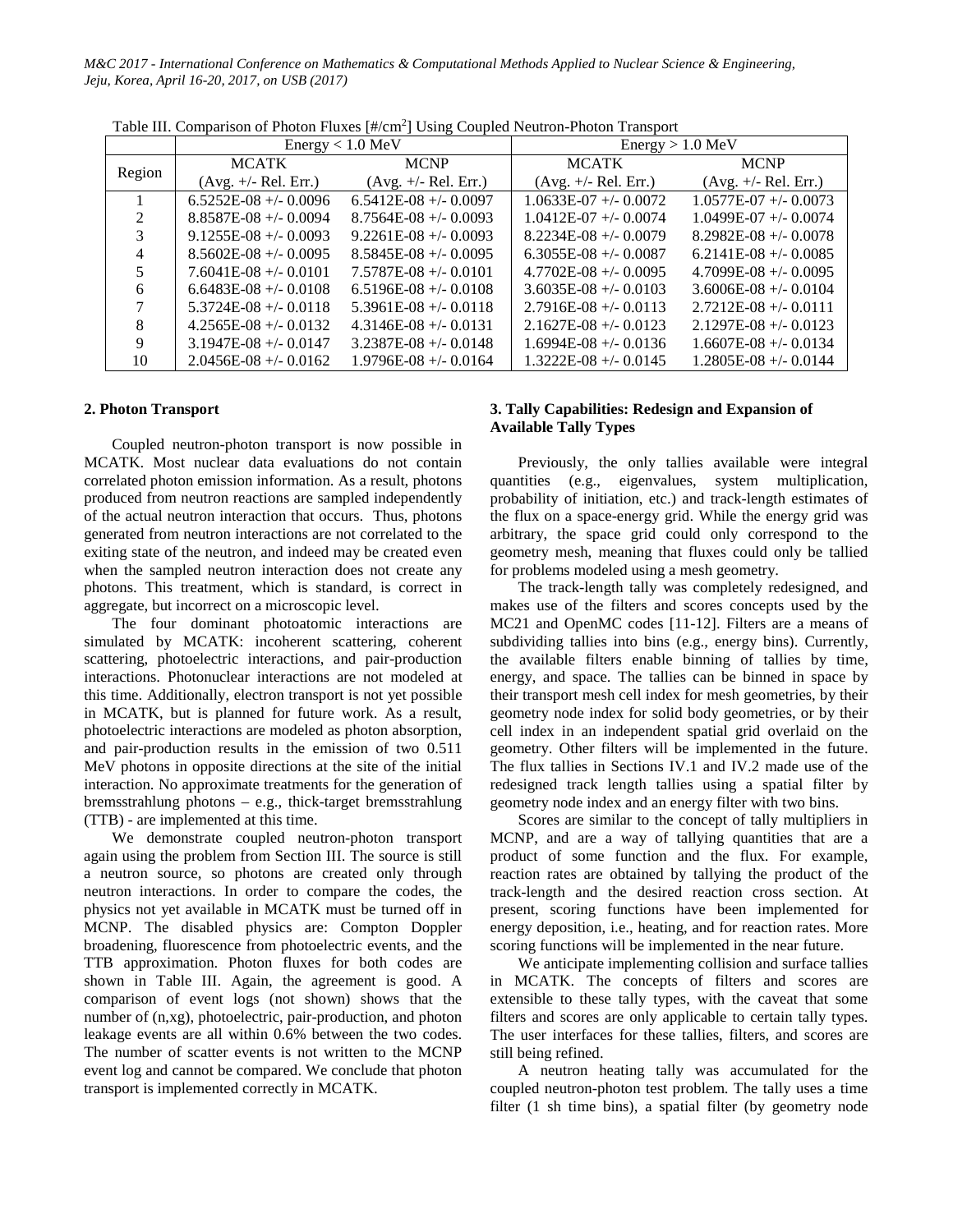index) and a heating scoring function. Figure 1 shows the cumulative energy depositions from for three regions at varying distances from the source. We see good agreement between MCATK and MCNP.

The total photon reaction rate was also tallied for the coupled neutron-photon test problem (Fig. 2). This tally also uses a time filter (1 sh time bins), a spatial filter (by geometry node index) and a total cross section multiplier to obtain a reaction density. Again, the two codes agree well. There is more noise in the photon tallies because there are fewer photon events than neutron events in this problem, and because the neutron tally is cumulative with very little late-time energy deposition compared to the large initial deposition, which masks the late-time noise.



Fig 1. Cumulative energy deposition in regions 101, 105, and 110. MCATK results in darker, dashed lines. MCNP results in lighter, solid lines.



Fig 2. Total reaction density in regions 101, 105, and 110. MCATK results in darker, dashed lines. MCNP results in lighter, solid lines.

The next event estimator, also known as a pointdetector, was implemented in MCATK for photons. The point-detector calculates the expected contribution to a tally at a point from every collision. It is particularly useful when tallies are desired in regions where few particle tracks occur, as the expected contribution at the location of the point detector can be calculated from events taking place far away. The implementation of a neutron next event estimator is planned, but requires the ability to calculate the probability of exiting a reaction at a particular angle, which is more complex for neutron interactions than photon interactions.

An array of next event estimators can be used to simulate a radiograph using high energy photons. A simulated radiograph can be created with or without transporting particles, i.e., with or without contributions from collided particles. We use the photon next event estimator to simulate source-only (uncollided contribution only) radiographs.

The first radiograph is of the Radiographic Test Object (RTO) [13]. The RTO is an aluminum cone containing three spheres each of different material, and each containing a cylindrical void (Fig. 3). The fourth sphere located outside the cone is for orientation. Figure 4 shows a source-only (uncollided) photon radiograph of the RTO. An 1124x1124 array of next event estimators is placed 392 cm behind the object, while a point, isotropic, 14 MeV source is placed 133 cm in front of the object. The angular distribution of the source is isotropic in a cone that circumscribes the detector array.



Fig 3. The RTO rendered using MCATK's rendering tool.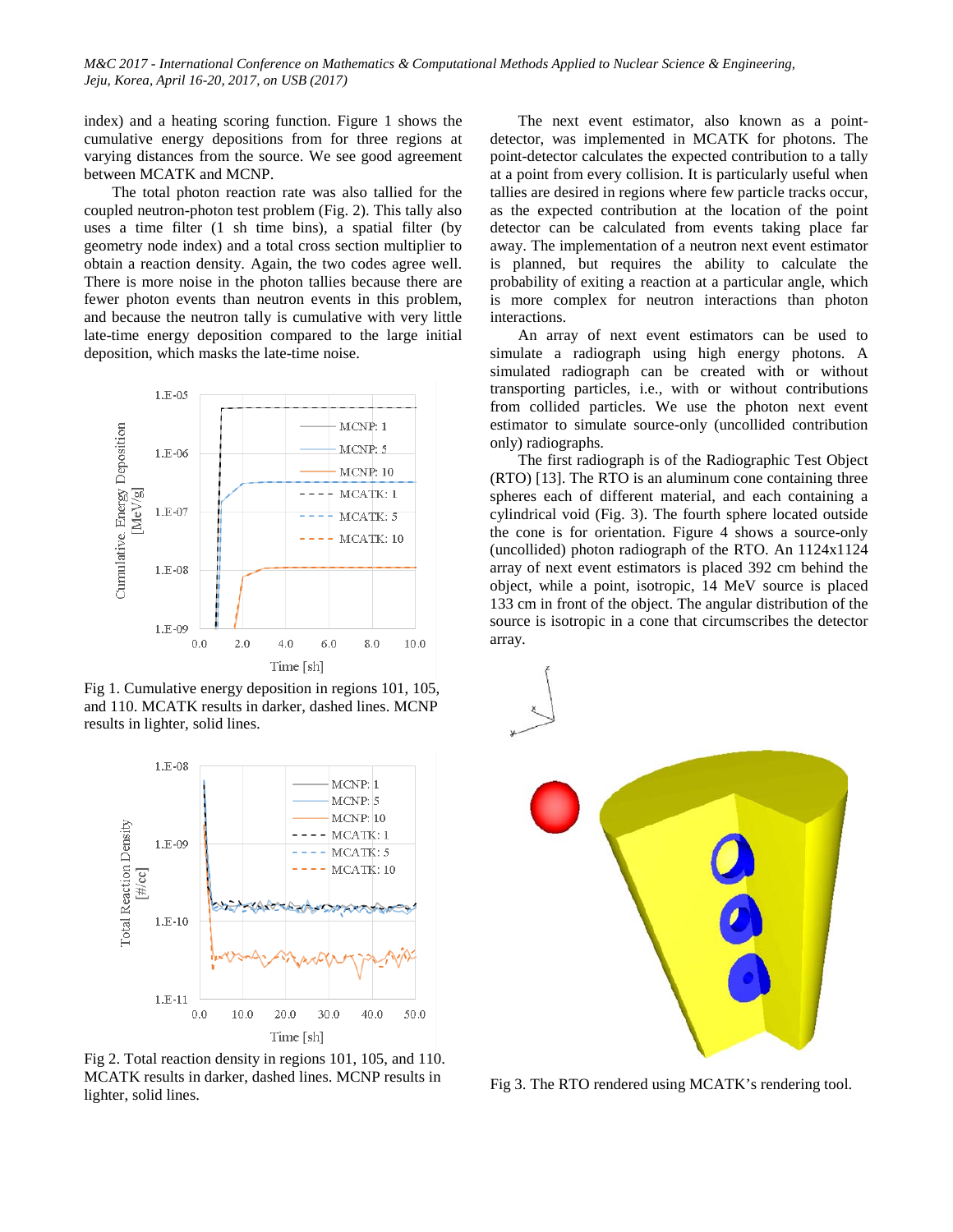

Fig 4. Source-only radiograph of the RTO generated by MCATK.

Figure 5 shows a source-only (uncollided) radiograph of the Zubal phantom model of the top portion of a human head [14-15]. The image is created with a  $1000x1000$  array of next event estimators placed 80 cm to the right of the center of the head. The point, 30 MeV photon source is located 900 cm to the left of the center of the head, and is isotropic within a cosine range of 0.9 to 1.0.



Fig 5. Source-only radiograph of the Zubal head phantom

### **4. Weight Windows**

Weight windows are now implemented in MCATK. Using weight windows, users can increase the number of Monte Carlo tracks in important regions, resulting in lower variance in those regions.

Users can overlay a spatial grid (spherical, cylindrical, or Cartesian) over the problem geometry and assign a lower limit of acceptable weights for particles in each grid cell. The user also specifies an upper bound factor, a maximum split factor, and a survival factor. The upper bound of the weight window is the upper bound factor times the lower bound. Particles are not allowed to split more than the maximum split factor in a single event. The weight of particles after surviving rouletting is the survival factor times the lower weight bound.

Weight window games are applied after collision events and, in time-dependent mode, are combined with population control at the end of every time step. Weight windows are not applied at surface crossing events. By contrast, the MCNP default is to apply weight windows at collisions and at surface crossings, though this behavior can be modified.

When particles have weights above the upper limit of the window, they are split into multiple lower weight particles such that the weight of the split particles is within the window (unless that would require splitting in excess of the maximum split factor). Conversely, when particles have weight less than the lower bound of the window, Russian roulette is applied to the particle. If the particle survives the roulette game, its weight is increased to the survival factor times the lower weight bound.

Weight windows were applied to the test problem from Section III. In this case, the problem is run exclusively with neutrons. The energy-integrated neutron fluxes and associated figure of merit (FOM =  $1/(\sigma^2 * \text{ time})$ ) with and without weight windows are listed in Table IV. The weight windows were defined such that the *center* of the weight window in the first region is 1 (unchanged), and halved for each subsequent region (i.e., 1, 1/2, 1/4, … 1/512). For consistency, MCNP was run such that weight windows were only applied after collisions, and not after surface crossings. The MCATK computation time increases from 19.58 minutes to 90.50 minutes when weight windows are activated. The MCNP computation time increases from 6.35 minutes to 20.86 minutes when weight windows are turned on. The fluxes do not change significantly when weight windows are activated, and the errors decrease deep in the cylinder as expected. Furthermore, the two codes are in good agreement. We conclude that weight windows have been implemented properly in MCATK.

We do see that the use of weight windows *decreases* the figure of merit. This result is no cause for concern; it simply indicates two things. First, the manual generation of weight windows is difficult, and typically requires iteration to obtain reliable weight windows. These weight windows were chosen more or less arbitrarily, and without iteration to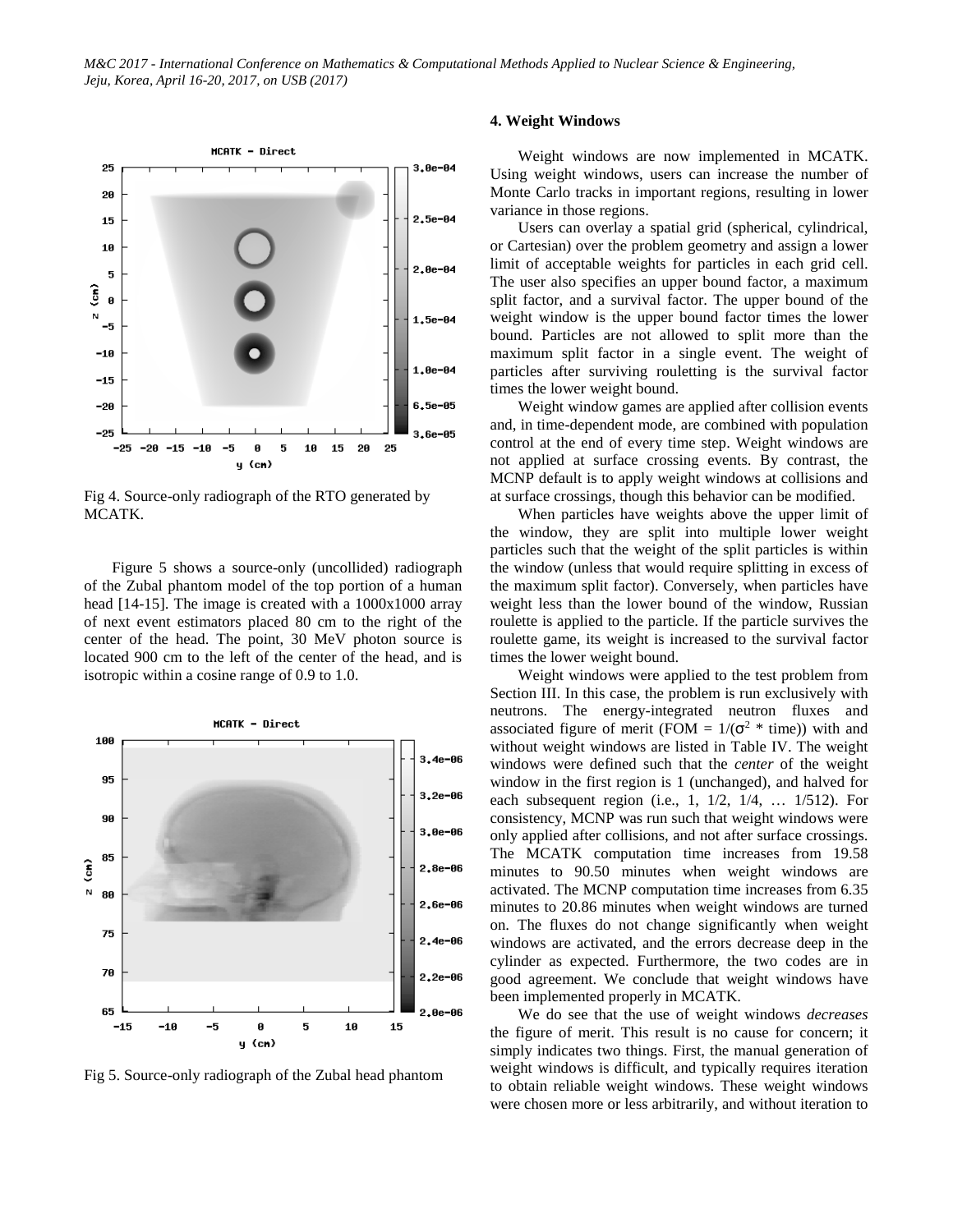|                | <b>MCATK</b>            |                         |            | <b>MCNP</b>               |                         |                  |
|----------------|-------------------------|-------------------------|------------|---------------------------|-------------------------|------------------|
| Reg.           | No Weight Windows       | Weight Windows          | Rel.       | No Weight Windows         | Weight Windows          | Rel.             |
|                | $(Avg. +/- Rel. Err.)$  | $(Avg. +/- Rel. Err.)$  | <b>FOM</b> | $(Avg. +/- Rel. Err.)$    | $(Avg. +/- Rel. Err.)$  | FOM <sup>a</sup> |
|                | $5.1148E-05$ +/- 0.0001 | $5.1149E-05$ +/- 0.0001 | 0.2377     | $5.1158E-05$ +/- 0.0001   | $5.1154E-05$ +/- 0.0001 | 0.3              |
| $\mathfrak{D}$ | $2.8241E-0.5 + 0.0003$  | $2.8239E-05$ +/- 0.0002 | 0.2532     | $2.8224E-0.5 + 0.0003$    | $2.8224E-0.5 + 0.0002$  | 0.7              |
| 3              | $1.2637E-05 + (-0.0005$ | $1.2628E-05$ +/- 0.0004 | 0.2919     | $1.2619E-05 + 0.0005$     | $1.2617E-0.5 + -0.0004$ | 0.5              |
| 4              | $5.6945E-06$ +/- 0.0007 | $5.6948E-06 + 0.0006$   | 0.3392     | $5.6741E-06 + 0.0008$     | $5.6772E-06$ +/- 0.0006 | 0.5              |
|                | $2.6363E-06$ +/- 0.0011 | $2.6377E-06$ +/- 0.0008 | 0.3943     | $2.6275E-06$ +/- 0.0011   | $2.6279E-06$ +/- 0.0009 | 0.5              |
| 6              | $1.2542E-06 + -0.0017$  | $1.2547E-06$ +/- 0.0011 | 0.4560     | $1.2511E-06$ +/- 0.0017   | $1.2489E-06 + 0.0012$   | 0.61             |
|                | $6.1033E-07$ +/- 0.0024 | $6.1057E-07$ +/- 0.0016 | 0.5216     | $6.0929E-07$ +/- 0.0024   | $6.0800E-07$ +/- 0.0016 | 0.68             |
| 8              | $3.0494E-07$ +/- 0.0034 | $3.0336E-07$ +/- 0.0021 | 0.5879     | $3.0271E-07$ +/- 0.0034   | $3.0264E-07$ +/- 0.0021 | 0.80             |
| 9              | $1.5315E-07$ +/- 0.0048 | $1.5335E-07$ +/- 0.0028 | 0.6489     | $1.5322E - 07$ +/- 0.0048 | $1.5297E-07$ +/- 0.0028 | 0.89             |
| 10             | $7.3675E-08 + -0.0066$  | $7.3263E-08 + 0.0037$   | 0.7054     | $7.3157E-08 + -0.0067$    | $7.3261E-08 + -0.0037$  | 1.00             |

Table IV. Comparison of Neutron Fluxes  $[\#/cm^2]$  With and Without Weight Windows.

<sup>a</sup> MCNP output of relative error has a fixed number of digits (4), and so only one or two significant figures are available for the FOM. More digits were available for the MCATK tally output and FOM calculation.

improve them. A poor selection by the user, as was made here, can often result in decreased performance. For this reason, we have already begun implementation of a simple weight window generator that uses particle tracks to determine where more particles are needed. More sophisticated generators will be considered in the future. Second, the ability to apply weight windows at surface crossing events and collision events should be implemented in MCATK. It is worth noting that when MCNP is run a third time with the same weight windows, but using the default behavior of applying them at surface crossing and collision events, the FOM increases for cells far from the source.

# **5. Stochastic Systems Analysis: Calculation of Moments of the Neutron and Fission Number Distribution**

The fission chain analysis algorithm is used to study stochastic systems (i.e., systems in which neutron behavior can vary significantly from its average behavior). The algorithm, which previously included multiplication and probability of initiation capabilities [8], was extended to calculate moments of the neutron and fission number distributions. The neutron number is the number of neutrons alive in a system at a given time, while the fission number is the number of fissions that have occurred in a system up to a particular time. In a stochastic system, a distribution of neutron and fission numbers may be observed, and this distribution cannot be sufficiently characterized by its mean alone. MCATK can now calculate the mean, variance, skewness, and kurtosis of these distributions. This novel Monte Carlo capability provides an alternative to deterministic methods for calculating the statistical moments of the neutron and fission number distributions. This new feature is presented in detail in a separate paper [9].

# **6. Python Interface for Setup of Material and Geometry XML Input Files**

Many of the classes in the MCATK software library are designed to be serializable, that is, writable to a file (or binary data stream for message passing). Major problem components, including geometry, materials, and sources are serializiable to XML formatted files. This is done automatically using the Boost.Serialization library [16]. These files can be read (deserialized) as well as written, and therefore are useful as input files to initialize a problem.

The auto-generated XML formatted files are difficult to read and more difficult to write from scratch. For this reason, it is recommended that the geometry, materials, and sources be set up using the MCATK library, and then written to XML files using the automated capabilities of the library. However, this means that, when using the MCATK C++ interface, every change to the geometry or materials requires recompiling the MCATK problem setup C++ code.

In order to streamline problem setup, a Python interface has been created using the Boost.Python library. Unlike C++, Python is an interpreted language, so no compilation is required. The geometry, materials, and sources can be set up using the Python interface, which looks nearly identical to the C++ interface, but compilation is not required every time the geometry or materials are changed.

As the designs of new tally objects in MCATK are finalized, they will be made serializable to an XML file. A new object for specifying algorithm parameters (e.g., number of cycles for a k-eigenvalue calculation) that is also serializable is currently being developed. The Python interface will be extended, enabling total problem setup, i.e., algorithms, geometry, materials, sources, and tallies, using the Python interface.

Both the Python and the original C++ interface for problem setup are designed to be immediately readable even by first time code users. For example, the python code: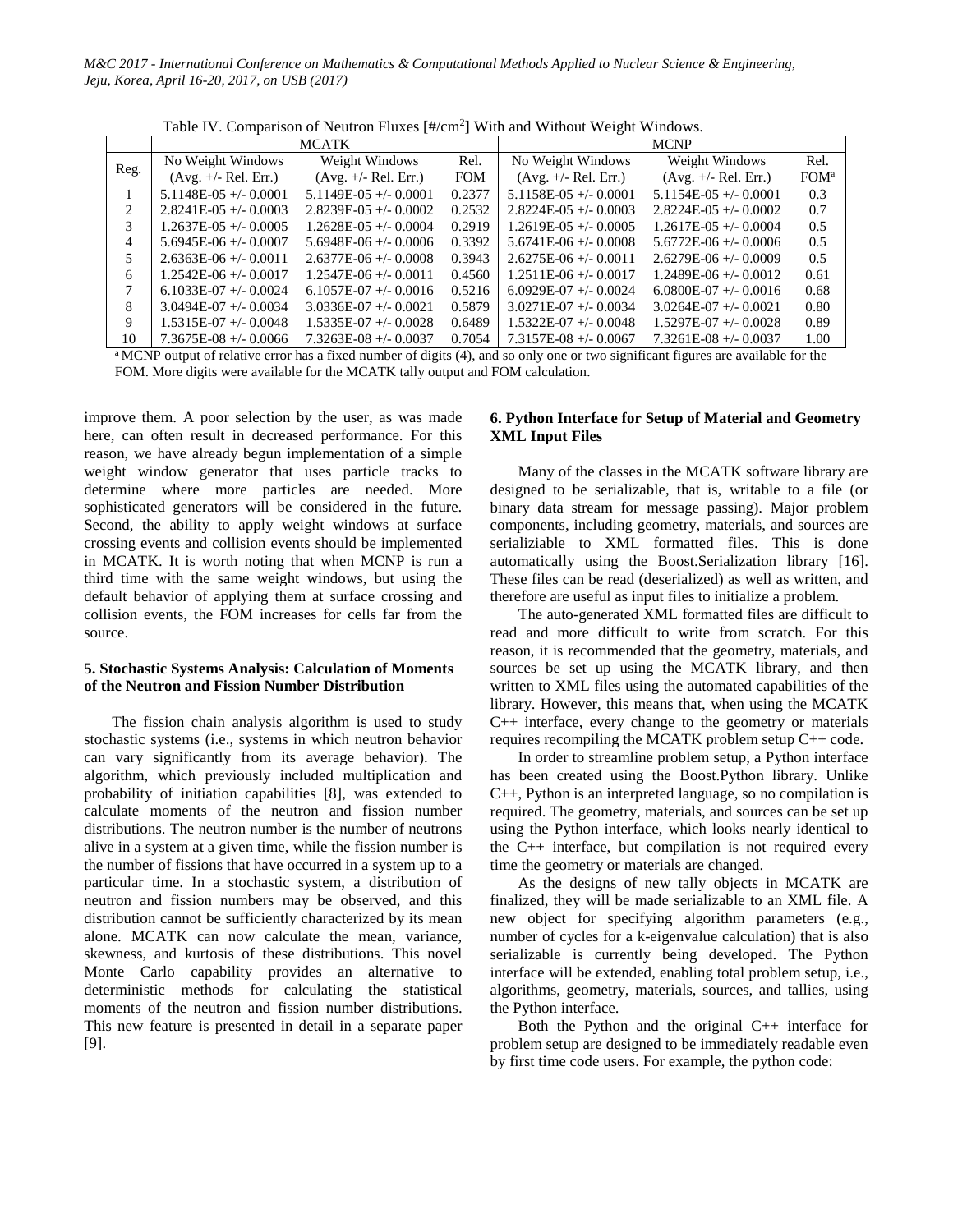```
from MaterialsMode import *
mat1 = MaterialSetupFileEntry()
mat1.setID(99);
mat1.setName("leu");
mat1.setMassFrac();
mat1.addIsotope("92235",0.05);
mat1.addIsotope("92238",0.95);
matFile = MaterialSetupFile()
matFile.add(mat1)
matFile.write("Materials.xml")
```
creates a material setup object (mat1), gives it an ID number (99) and a name ("leu"), specifies that all atomic fractions are to be interpreted as mass fractions, and adds two isotopes (u-235 and u-238 with 5% and 95% mass fractions respectively). A material setup file object is also created (matFile), the problem material(s) are added to the material setup file object, and then the material setup file object writes itself to an XML file which can later be read during problem setup.

An example of specifying a Watt energy distribution and disc spatial distribution for a source object using the MCATK Python interface might look like:

```
src1 = Source()
src1.specifyWattEnergyDistribution(0.988, 2.249)
radius = 10.0
center = Vector3D(1.0, 2.0, 3.0)axis = "y-axis"
Src.specifyDiscSpatialDistribution(radius,
  base,axis)
```
whereas the MCNP source set up for the same distribution might be:

```
SDEF ERG=D1 POS=1.0 2.0 3.0 RAD=D2 AXS=0 1 0
SP1 -3 0.988 2.249
SI2 10.0
SP2 -21 1
```
where distribution -3 on the SP1 card specifies a Watt spectrum, and distribution  $-21$  1 on the SP2 card specifies power law sampling an exponent of 1. This example is representative of the two codes: the MCNP input is more concise, but the MCATK input is more intuitive.

### **7. New Driver Applications**

MCATK is designed to be, first and foremost, a toolkit allowing users to build customized applications. This means that MCATK provides C++ classes and methods (with either C++, C, Fortran, or Python interfaces) that are callable from custom applications or existing codes. Nevertheless, it is beneficial to have standard driver applications, both to serve as examples for setting up various problem types in MCATK, and to provide a stable platform for performing verification and validation (V&V).

Some older driver applications, serialEigen and parallelEigen, were originally written for V&V of the k-eigenvalue algorithm [17]. Although they were extended to make use of all of the available algorithms in MCATK, the problem setups allowed by these drivers are still very limited, and they are not modular enough to provide a flexible platform for testing new features or connecting in custom components.

A new driver application, was created that has much of the functionality of the previous drivers, but with several key differences. First, it was designed from the beginning to make use of the XML input files discussed in the previous subsection. To summarize, the XML input files will define: algorithms, geometry, materials, sources, and tallies. Second, the driver uses several new features not available in the previous drivers. Third, and most importantly, this driver was written to be significantly more modular than the previous drivers.

The modularity of the new driver has several benefits. Each module, e.g., the module for source algorithm setup, provides a clean example for users hoping to setup up various components of MCATK for custom applications. Furthermore, the modular design enables simple replacement of modules for testing and customization. For example, to apply a new tally type to a realistic problem (to supplement our simple unit testing), one need only replace the SetupTally and PrintTally objects with custom alternatives, leaving all other modules untouched. Template header files are provided defining the interface for these objects, so users and developers need only write the body of the functions while conforming to the template interface.

All of the results in this paper excluding the radiographs were obtained using the new driver with various custom modules

# **V. SUMMARY AND FUTURE WORK**

This paper provided an overview of new features implemented in MCATK since the "Advances for 2015" paper [2]. The new features discussed here are: new source specifications, coupled neutron-photon transport, new tally capabilities, weight windows, calculation of moments of the neutron population for stochastic systems, a Python interface for problem setup, and a new driver application.

Additional work remains on several of these features. A weight window generator is being implemented to mitigate the risk of choosing poor weight window bounds. Surface and collision tallies must be implemented to supplement the track length tally. The tally interface must be finalized, and all tallies must be made serializable to an XML file. The Python interface must be extended until an entire (noncustomized) problem, i.e., geometry, material, source, tally, and algorithm specification, can be defined through this interface. The new driver application must be made to make use of the tally and algorithm XML input files when they become available (it already makes use of the other XML input files).

Several other features are under development, including shared-memory parallelism and on-the-fly multi-temper-